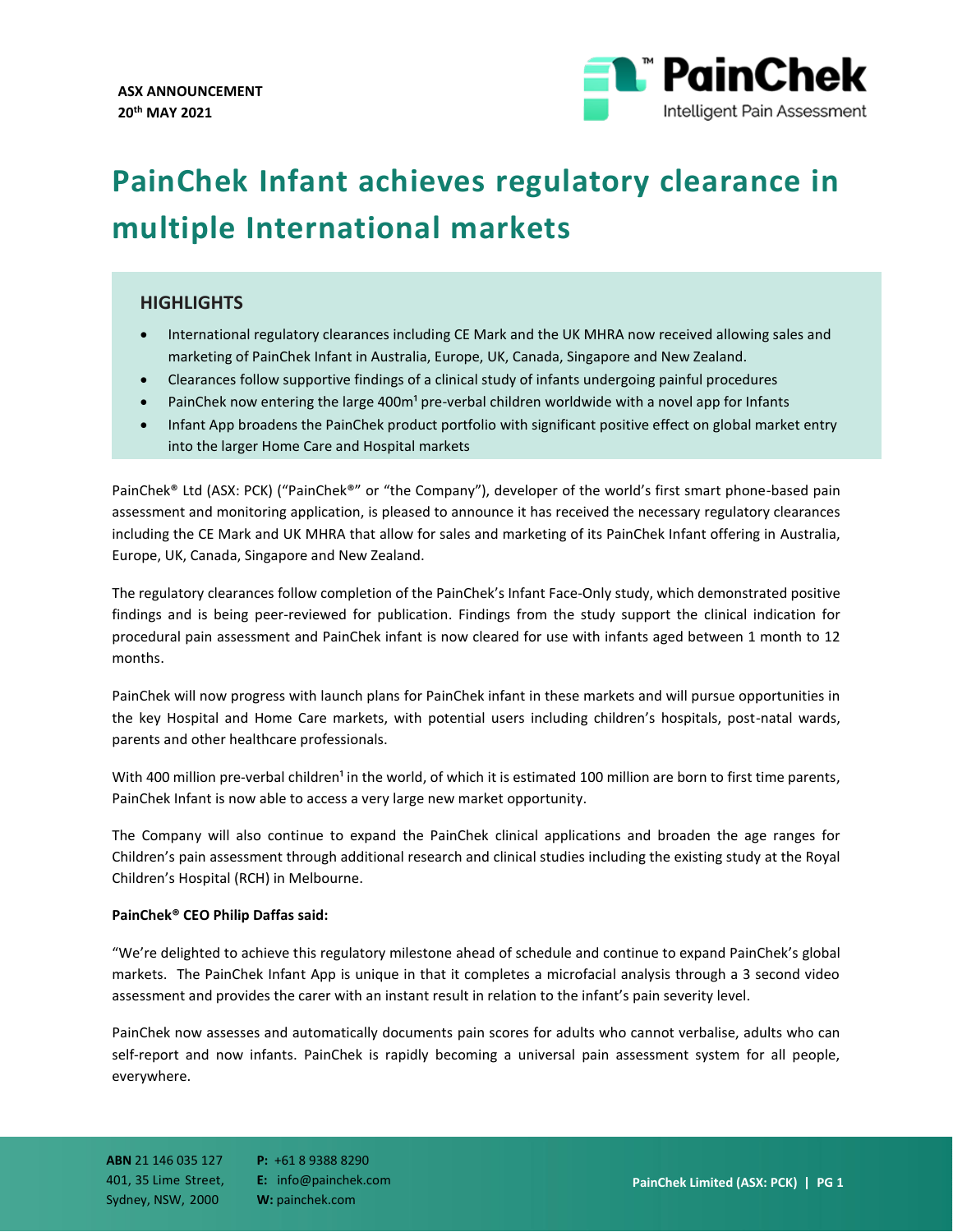Having established the initial PainChek Adult App and the business model in aged care, this broad portfolio of offerings provides the foundation for our global market entry into the larger home care and the hospital markets. It's a truly exciting time for the Company".

Existing clinical paper-based tools to assess pain for pre-verbal children, such as the FLACC<sup>2</sup>, have been available for some time, however they are rarely used in clinical practice with clinicians and nurses often relying on clinical observations to assess pain of which the infant's facial expressions are the most critical. High levels of exposure to painful face expressions can lead to observer bias, with some healthcare professionals showing an exaggerated underestimation of pain<sup>3</sup>. PainChek Infant's automated facial analysis addresses this problem.

The PainChek infant Face-Only study was developed to test the feasibility of using PainChek Infant's face domain alone as an indicator of pain, and to evaluate it using video recordings of infants undergoing painful procedures. The study involved PainChek Infant face domain scores being compared with assessments conducted using the Revised Neonatal Facial Coding System (NFCS-R) and the Observer Visual Analogue Scale (ObsVAS). Both NFCS-R and ObsVAS are well known and validated scales used in assessing procedural pain in infants, such as vaccinations, finger and heel pricks, dressing changes or more invasive procedures such as biopsies. Findings from the study supported the validity and reliability of PainChek Infant for procedural pain assessment. Procedural pain represents a significant problem as it can have both short-term and long-term negative consequences on children's health if not managed effectively.

This release has been authorized for release by CEO Philip Daffas.

#### **For more information:**

| lan Hobson                  | <b>Philip Daffas</b>       |
|-----------------------------|----------------------------|
| Company Secretary, PainChek | CEO, PainChek              |
| ianhobson@bigpond.com       | philip.daffas@painchek.com |
| +61 8 9388 8290             | 0406 537 235               |
|                             |                            |

<sup>1.</sup> See PCK ASX March 2021 quarterly results

2.https://www1.health.gov.au/internet/publications/publishing.nsf/Content/triageqrg~triageqrg-pain~triageqrg-FLACC

<sup>3</sup>Prkachin KM. Facial pain expression. Pain Manage 2011; 1: 367–76.

#### **About PainChek®**

PainChek® Ltd is an Australian based company that develops pain assessment technologies.

PainChek® is a smart phone based medical device using artificial intelligence to assess and score pain levels in real time and update medical records in the cloud. PainChek® records a short video of the person's face and analyses the images that indicate pain and records them.

Next, the caregiver uses PainChek® to record their observations of other pain related behaviours that complete the assessment. Finally, PainChek® calculates an overall pain score and stores the result allowing the caregiver to monitor the effect of medication and treatment over time.

PainChek® is being rolled out globally in two phases: first, PainChek® for adults who are unable to effectively verbalise their pain such as people with dementia, and second, PainChek® for Children who have not yet learnt to speak.

**ABN** 21 146 035 127 401, 35 Lime Street, Sydney, NSW, 2000

**P:** +61 8 9388 8290 **E:** info@painchek.com **W:** painchek.com